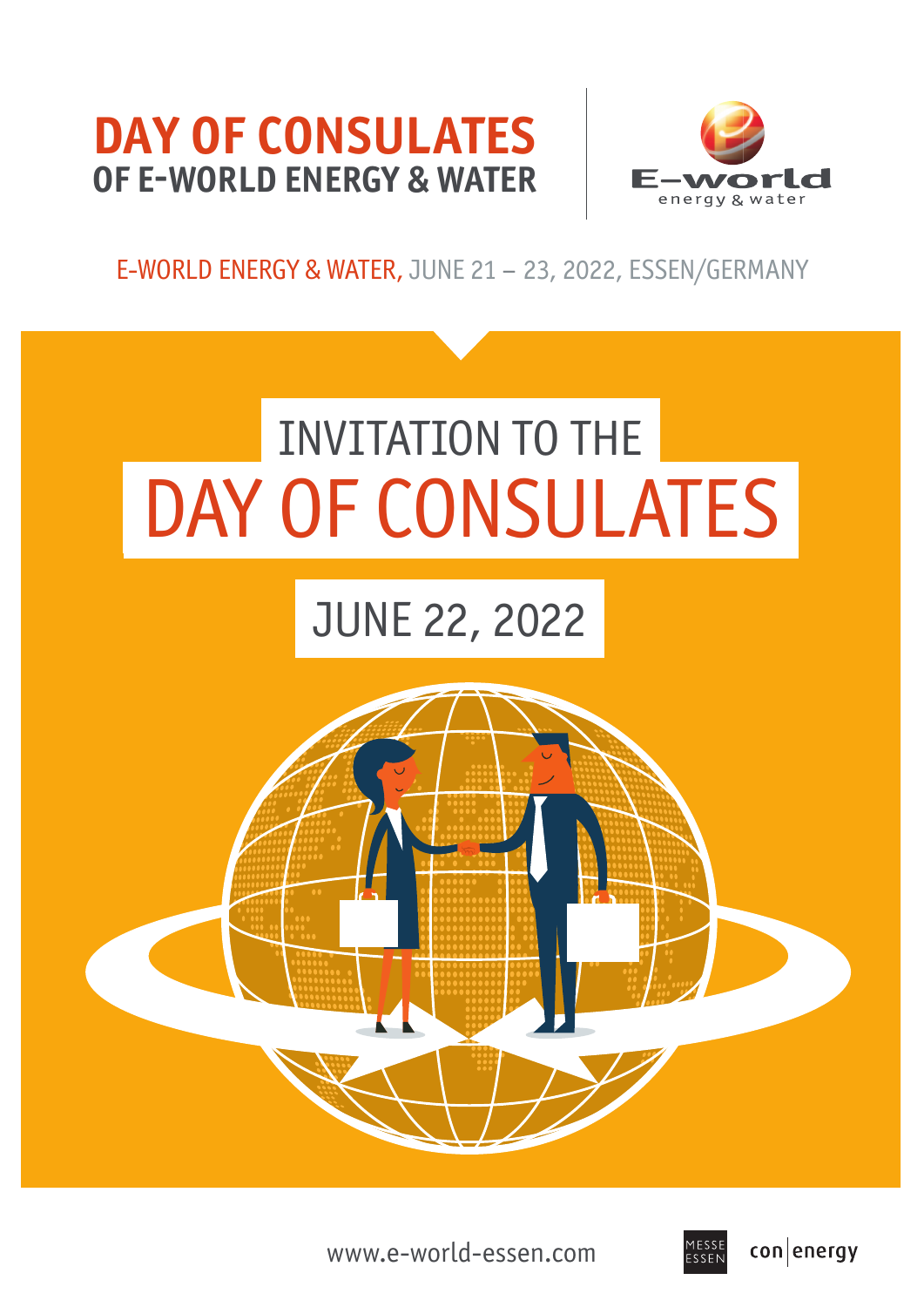## DAY OF CONSULATES E-WORLD ENERGY & WATER 2022

### **INFORMATION**

E-world energy & water is the place where the European energy industry comes together. Every year, international decision makers meet in Essen to discuss current developments and solutions. More than a fifth of the exhibiting companies are based abroad. Most international exhibitors come from countries of the European Union.